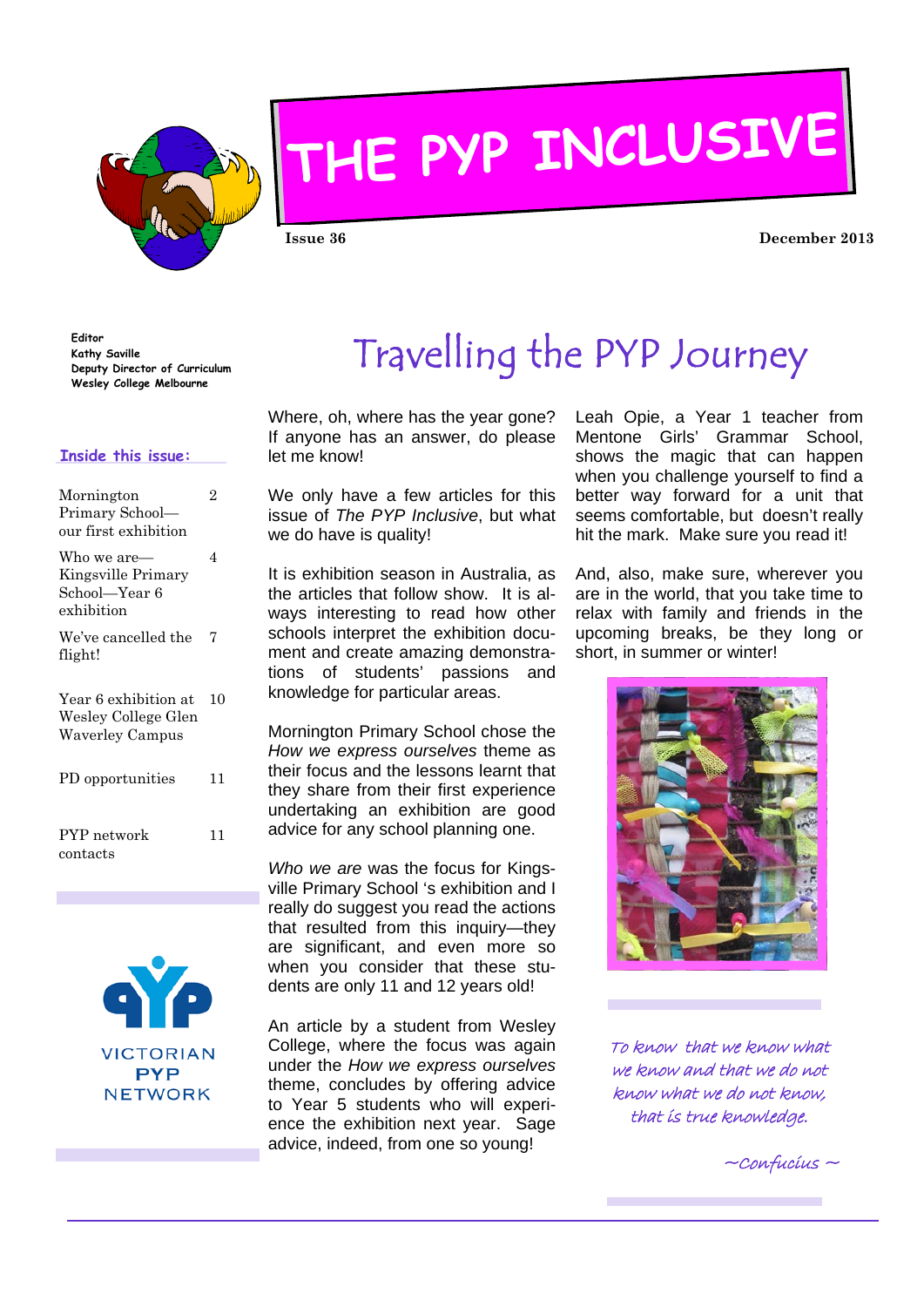**Mornington Primary School—Our First Exhibition** 

#### *Failing to plan is planning to fail. Alan Lakein*

In many ways, this quote sums up the attitude that Mornington Primary School took into its very first PYP exhibition this year.

After becoming fully authorised in September 2012, our very first exhibition this year was approached with both excitement and apprehension:

- Would our students have developed the knowledge and skills required to plan and undertake their own unit of inquiry and reflect on their PYP journey?
- Would the students feel supported, yet free to be independent and follow their interests and passions?
- Would our staff feel confident in how to manage the process?
- Would our school community feel fully informed and involved?
- Could a central idea be developed that would allow students to engage in in-depth, collaborative inquiry that allowed them to consider multiple perspectives and maybe take action?
- Would our staff feel confident to become mentors?
- Had we planned well enough for the physical materials and equipment required by the students?
- How could we find out at the end what we did well and how we could improve in the future?

Early in our planning, we realised that one of the keys to success was going to be how engaged the students and parents were with the exhibition process. For our first exhibition we decided to suggest that all students work under the same central idea and develop their own lines of inquiry. Allowing plenty of time to give all stakeholders an opportunity to contribute their thoughts and suggestions to the central idea was a key strategy in ensuring everyone felt connected. Students, staff, school council members and parents all had opportunities to contribute ideas and suggestions. It was actually a thought provoking experience for many of our parents to grapple with how to think about a central idea, the characteristics it needed to have and how it needed to reflect the aspects

of our theme, *How we express ourselves*. With the students making the final decisions about our central idea, we arrived at **"The way we express ourselves can influence people to take action".** 

Staff at our school were involved in a wide variety of professional learning about the exhibition process. For several years we have been providing opportunities for staff to visit other exhibitions. This year one of our Professional Learning Teams, in conjunction with the PYP coordinator, spent time considering the further learning needs of our staff. Using the eight key concepts, staff were able to explore the many facets of the exhibition and how to be effective mentors. Even simple charts which were coconstructed with staff under the headings of "A mentor is…" and "A mentor is not…" proved very useful. This team also spent time early on in the year considering what success would look like, what sort of feedback the students and school would require after the exhibition and who would be best placed to provide this.



Throughout 2013, much time was spent planning and creating a student handbook which was designed with multiple purposes. As most of our staff had never been directly involved in a PYP exhibition, we tried to design the book to scaffold them through the early stages of the preparation required by the students.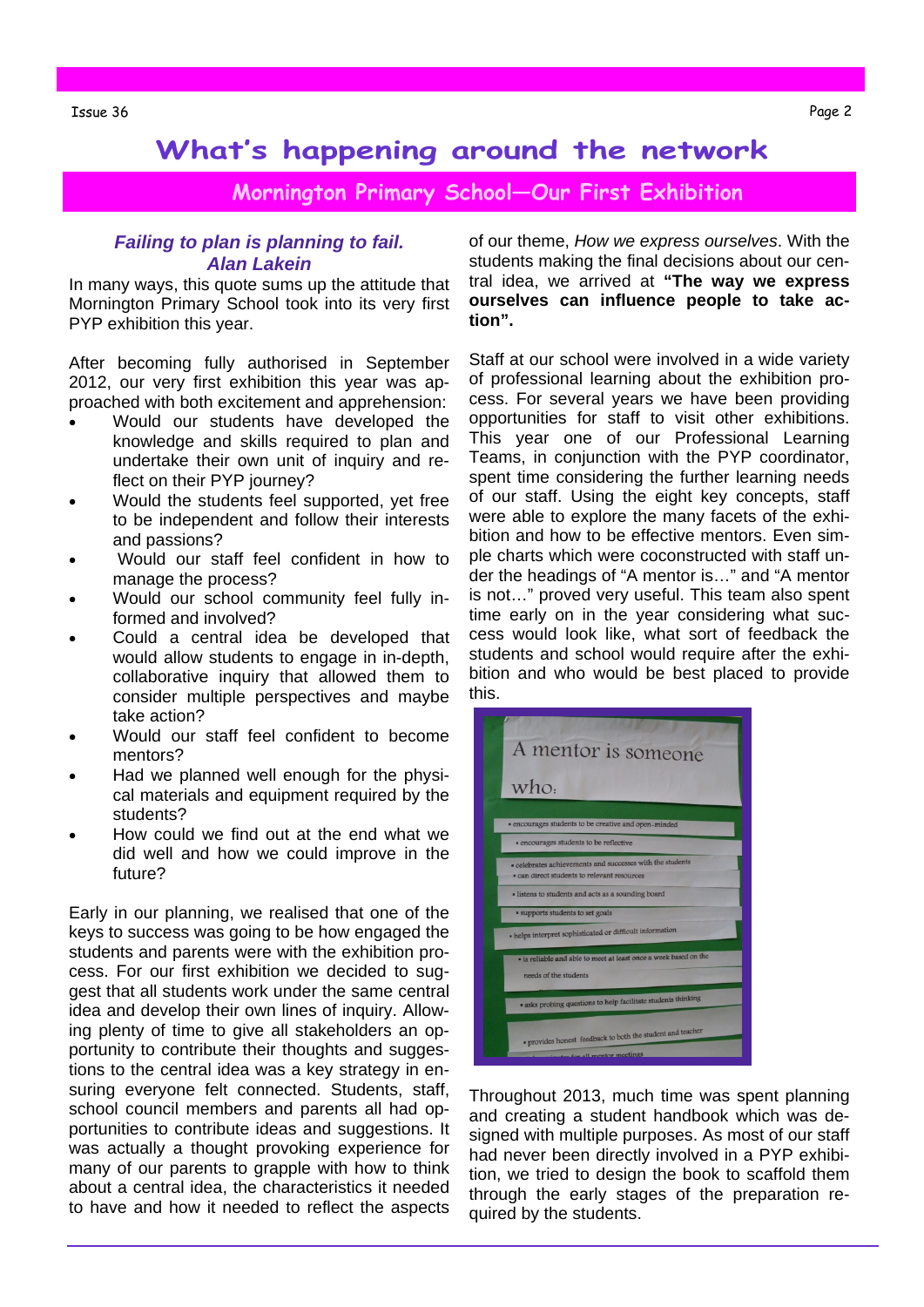### **Mornington Primary School—Our First Exhibition**

The handbook was also designed to guide the students through the initial planning phases; much time and effort was spent trying to ensure that what was offered to students could adapt to their needs. The third purpose of the handbook was to assist our parents to fully understand the journey the students were on and to provide them with a regular avenue for feedback, questioning and reflection.

Even seemingly basic things took thought and planning; upgrading the wireless capacity in our hall, budgeting for and purchasing display equipment and materials, running information sessions, setting up protocols for regular mentor feedback and reflecting on the suitability of the various aspects of the student handbook and student progress.

When you have been planning something for a long time, it is extremely exciting and satisfying to see it all finally come together. This is the way many of our students and staff felt when finally the time came to stage the exhibition. The levels of nervousness, enthusiasm and anticipation summed up how everyone was feeling. When finally the exhibition came to a close, the smiles, elation and pride witnessed in our students, staff, parents and school community spoke volumes.

What did we learn?

- Never, ever underestimate the capacity and passion of your students to learn and take action
- Setting high expectations early, is a great way to begin the exhibition process
- Allowing students to set their success criteria is vital to ensuring ownership of the process
- Good planning is essential; however no matter how early you started planning, unforseen challenges will still occur
- You will undoubtedly be amazed by the generosity and commitment of staff members, experts and mentors
- Remember to organise some sort of celebration for the students – they will deserve it!
- And finally, remember to pop a tissue into your pocket during your final exhibition session, just in case you shed a tiny tear of *Mornington Primary*  pride!!!







*Susan Mattingley PYP Coordinator School Victoria Australia*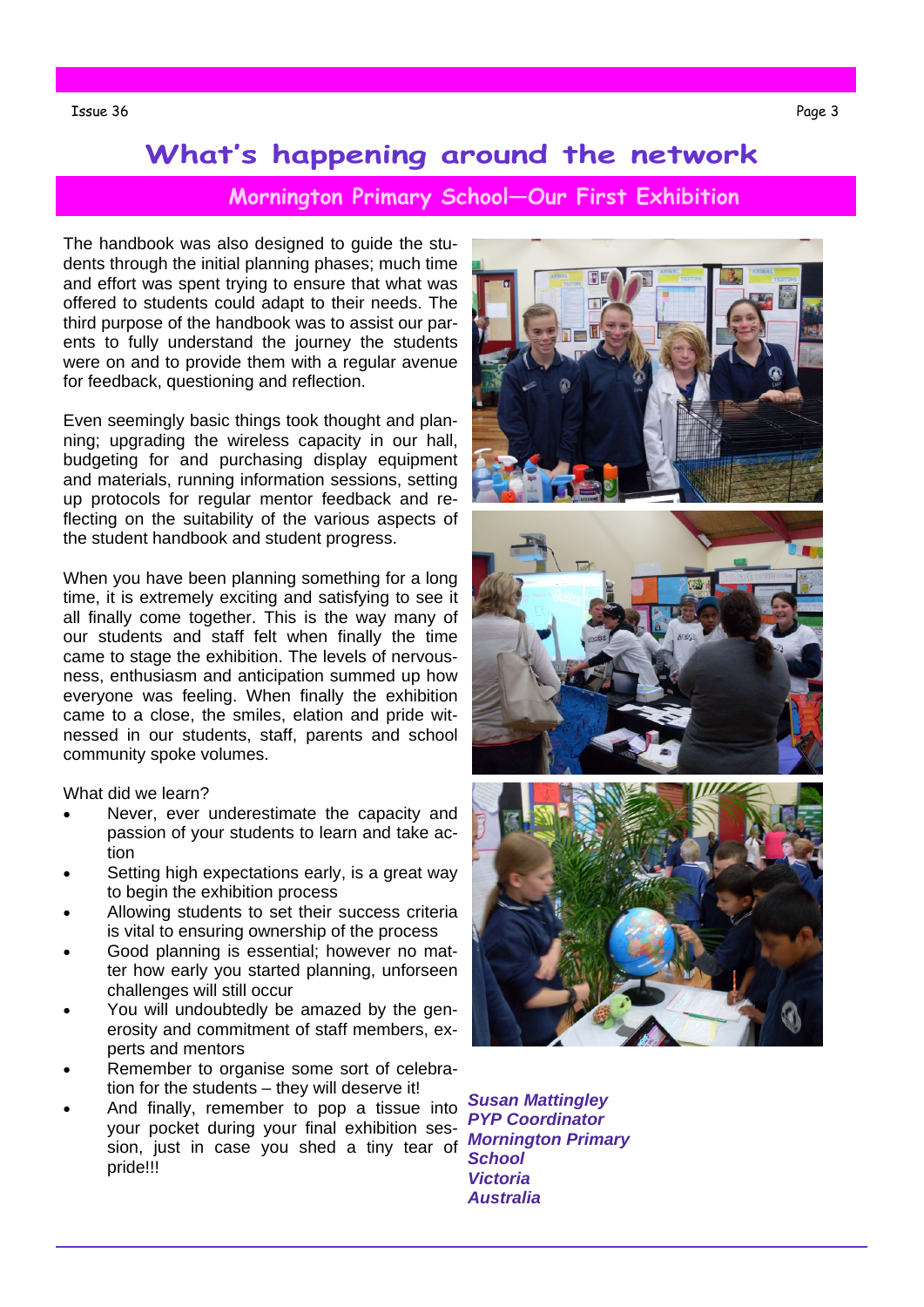### **Who we are – Kingsville Primary School—Year 6 Exhibition**

The transdiciplinary theme of *Who we are* was the impetus for a number of the children to take significant action during and after their exhibition experience. As a result of the connection, provocation and tuning in sessions many forms of action were taken by the children and embraced the ideas of:

- **Direct Person-to-person service, eg tutoring or working with elderly**
- **Indirect** Projects that benefit a community, eg environmental awareness, construction, restoration, food drives
- **Advocacy**  Creating awareness about issues in the community, eg writing, speaking, lobbying
- **Research**  Finding, gathering and reporting information.

Some of the more notable examples are below.

**Laughing group:** This group's exploration into mental health made them aware of how endorphins impact on a person's wellbeing. They investigated a laughing club and planned a number of events in the school yard and in classrooms. The first event, before school began, attracted a range of children and curious parents. The group then used the opportunity to talk further to the group about mental health. http://www.laughterclubsvic.org/



**Zip it:** This group was exploring mental health issues and depression. The action undertaken by this group involved placing tape over their mouths to highlight the idea that many people who suffer from mental illnesses cannot speak for themselves. They empathised that when you want to speak up and share your pain, you cannot find a voice. http://www.zipit.org.au/

**Smallpox**. Eli was caught up in an inquiry into the section relating to the personal, physical, mental, social and spiritual health of *Who we are.* He was the inspired to investigate the impact of diseases on society and the drive by 'man' to find answers. Part of this inquiry motivated him to have his body painted with spots at the fete to represent someone with the smallpox disease. He reflected on the experience of spending the day with people avoiding him, staring in wonder and harassing him over his action. Apart from being able to share his knowledge, he got to appreciate the impact of being ostracised due to a physical appearance.

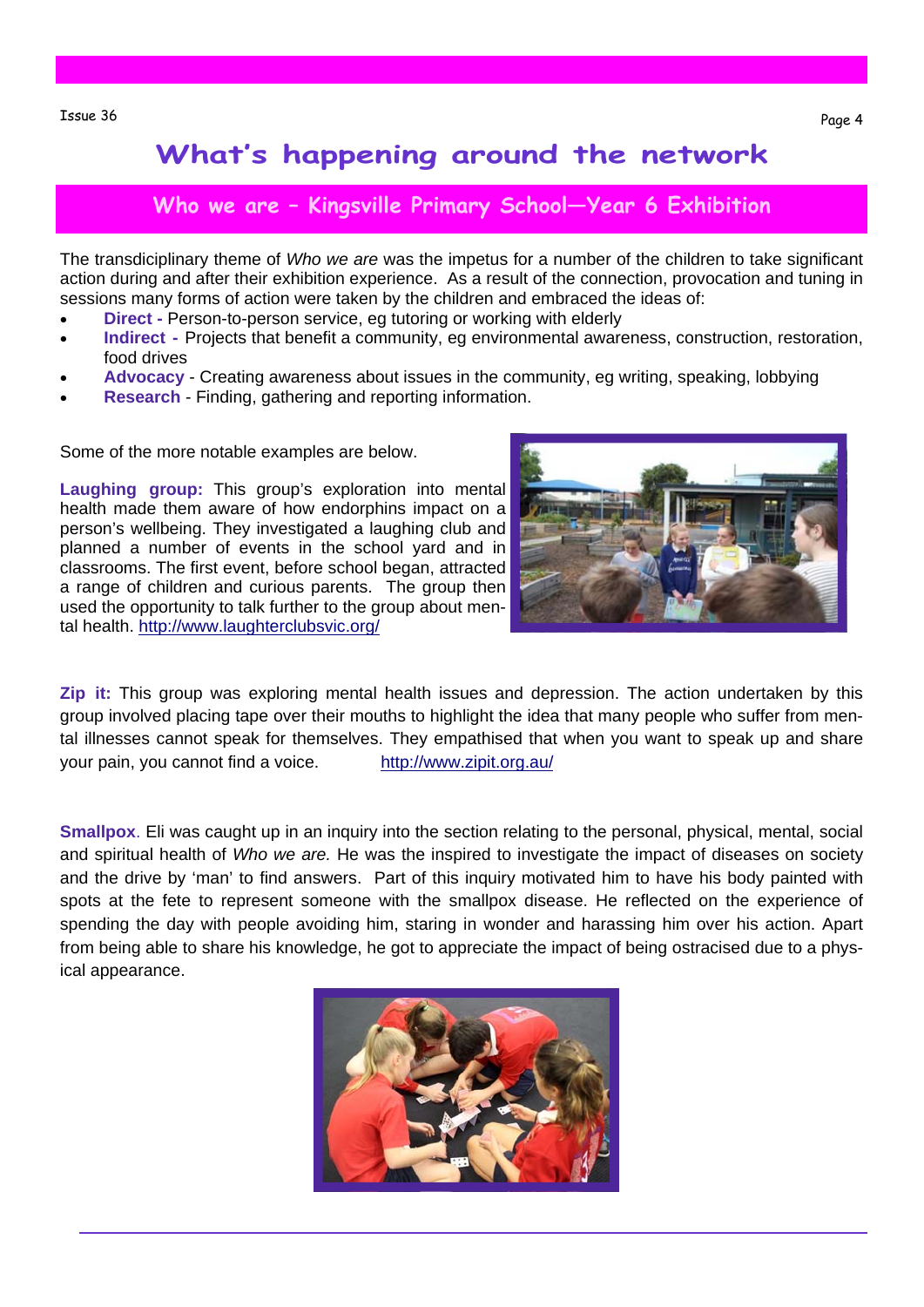### **Who we are – Kingsville Primary School—Year 6 Exhibition**

**Street party:** Sophia was investigating the concept of relationship and revised the tuning in experience presented by her teacher.

**Neighbour Day was founded in Melbourne, Australia in March 2003 by Andrew Heslop after the remains of an elderly woman were found inside her suburban home.** 

**Mrs Elsie Brown had been dead for two years – forgotten by her neighbours, her friends and her family.** 

**It was not until a neighbour eventually realised she had not seen Mrs Brown for an extended period of time that Victoria Police were notified. Sadly when officers broke into her home they found Mrs Brown's skeletal remains still wrapped in a blanket on her sofa.** 

**It is estimated Mrs Brown had died sometime in January 2001. Remarkably the gas, electricity, telephone and water all remained connected. http:// www.neighbourday.org/** 

This experience moved Sophia to think about her neighbours and those that lived in her street. She was aware of a lack of connection that existed. Sophia worked on her parents to assist her in organising a street party. Unfortunately the council would not allow this so she persisted and held a BBQ in her front yard. A significant number of children and adults came and got to know each other. Her elderly neighbour from across the road could not attend as she was too frail, so Sophia visited her and made a strong connection. Her elderly neighbour was so impressed that she had her son trim the front bushes so she could see out onto the street.



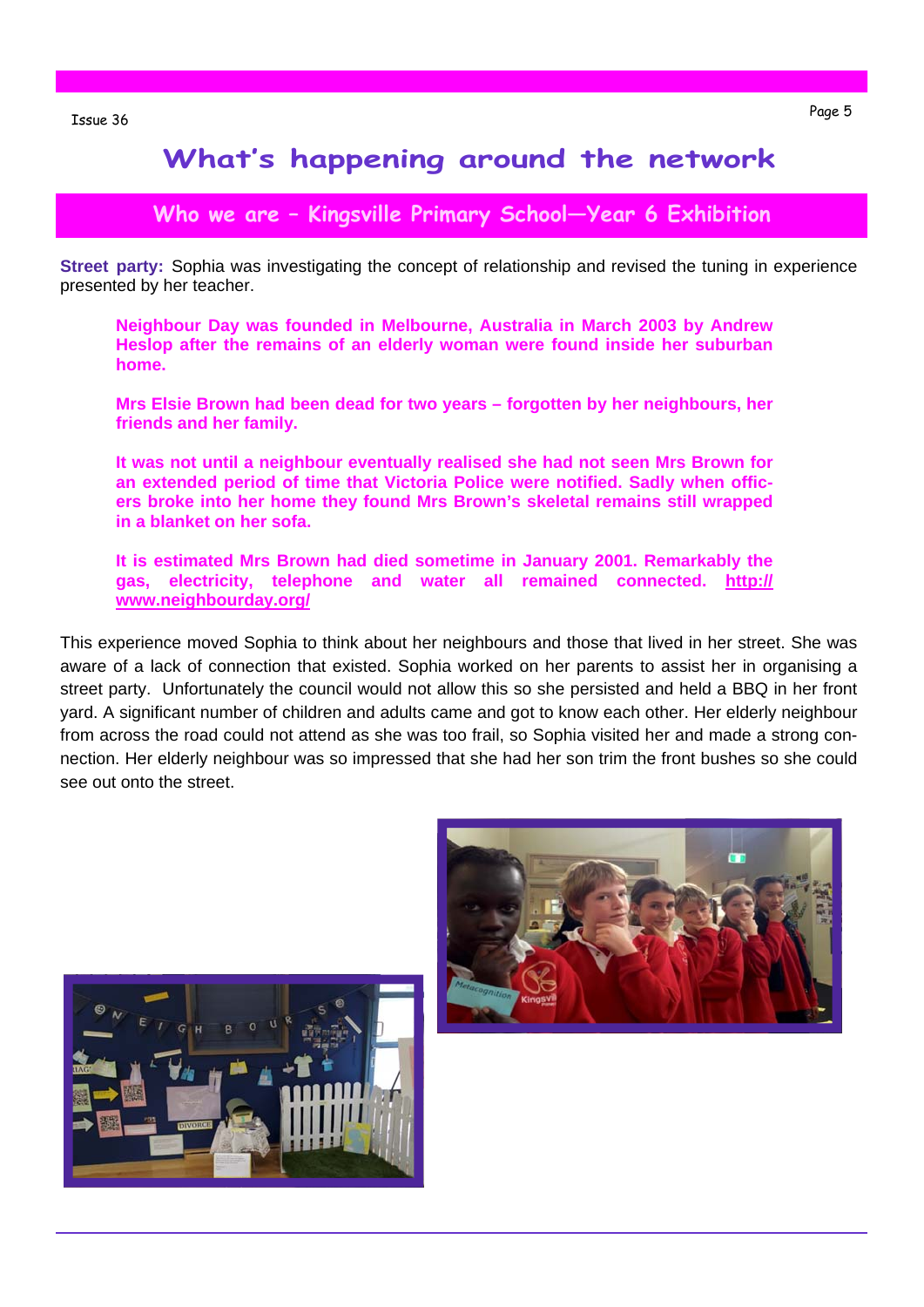### **Who we are – Kingsville Primary School—Year 6 Exhibition**

**You're not alone:** This group was also investigating the idea of mental health and discovered that there were a number of different organisations that provided assistance to those who were suffering. They selected a number of these organisations and decided that the community they lived in needed to be more aware of how they could contact these groups. They came up with the idea of a flyer to post on powerpoles in their community. The poster read: 'You're not alone. There will always be someone there for you'. They followed this up by visiting the community health organisations and asking if their flyer could be displayed on their premises.





**Giving up an addiction:** A number of groups inquired into the idea of addiction, investigating the impact of alcohol and smoking on individuals and the community. Their investigations led them to greater knowledge, understandings and solutions to the problem. They were very vocal in expressing this new found knowledge and making bold statements about the courses of action those addicted to these substances could take to be healthier. During a reflective component of the exhibition a discussion led to the idea that these children should empathise with those members of the community addicted to these drugs. They were challenged to give up something in their lives that they were 'addicted to.' There were instances of children trying to give up technology, soft drink, television and game consoles for a period of time. The record of their journey and their reflections were lessons in perspective and empathy for many of the children.

*Jeff McDonald PYP Coordinator Kingsville Primary School Victoria Australia* 

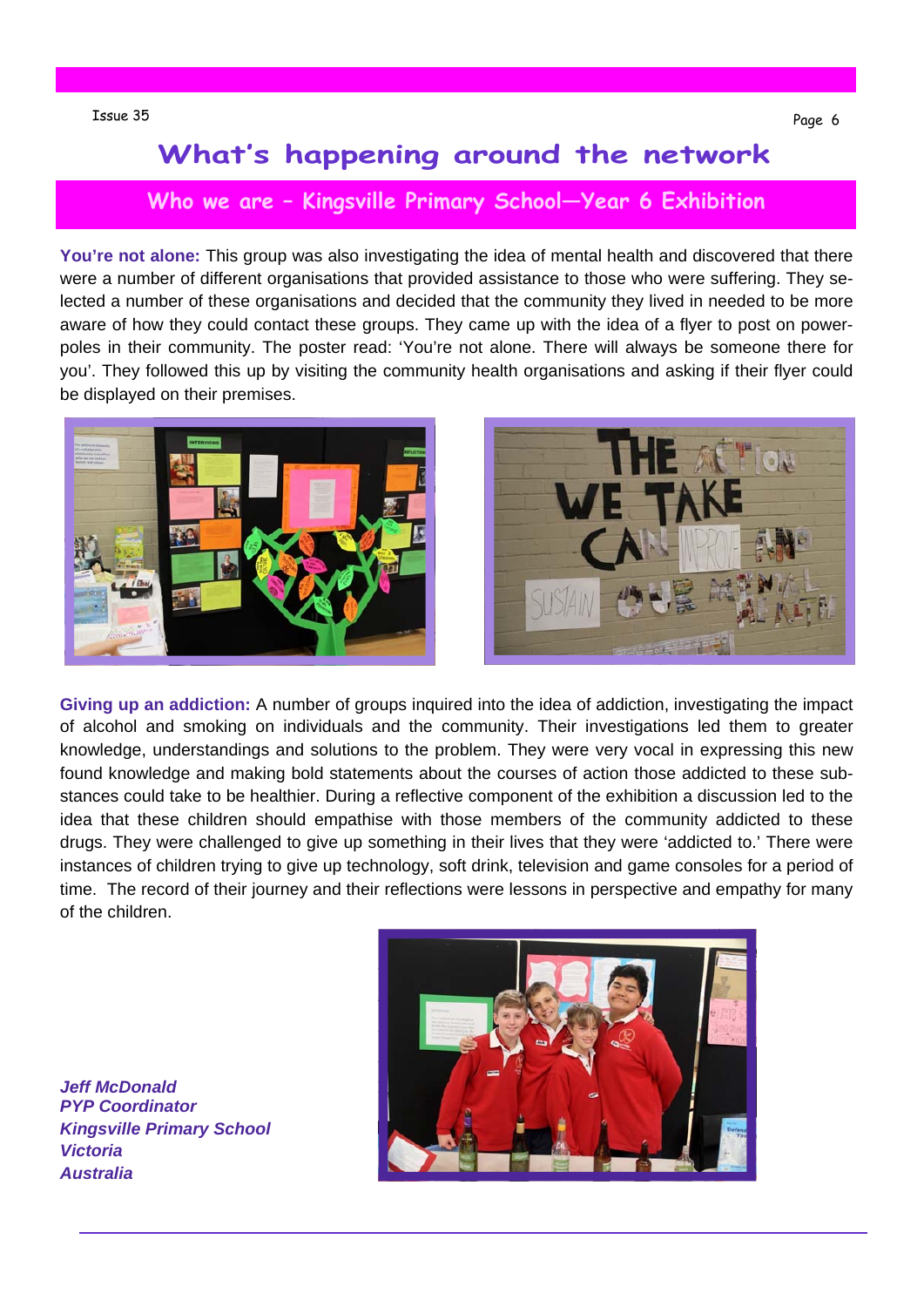#### **We've cancelled the flight!**

As we approached our *Where we are in place and time* unit of inquiry; 'Lifestyle is determined by the location in which we live', my Year 1 teaching partner and I felt an impending sense of dread. We had both done this unit together in the previous year and upon reflection we felt it was not one that we, or more importantly, our students, were able to truly connect with.

Let me paint you a picture. Last year we had begun the unit by creating an airport and aeroplane in our classrooms. The students entered on the first morning of term and then we were off on a pseudo 'journey' around the world for the next 10 weeks.

Many teachers of junior classes will be finding this a familiar sounding scenario as I have encountered the exact same type of unit in many classrooms at different PYP schools. It is most certainly an enjoyable unit when done in this manner. The students enjoy a wide variety of crafts, multicultural dress-ups, foods and the busy colouring in of flags throughout the following weeks. We invited a host of enthusiastic parents in to share their own cultural backgrounds (cue in more food!).

Although we all enjoyed the sharing of cultural food, craft and parent involvement, we began to wonder if we were really delivering an inquiry unit or rather an extended thematic 'show and tell' experience. Firstly, we have a relatively affluent student population, many of whom have had opportunities to travel around the world in real life as opposed to on our imaginary plane. Many of them had experienced other cultures themselves on many occasions. How authentic and meaningful would our visits to 10 countries in 10 weeks be for them? What were they gaining from our classroom journey?

We ultimately felt that the unit had become tokenistic and was simply ticking the multicultural boxes without really engaging the students in any valuable inquiry. It was time to critically re-assess our planning document and look for connections between our central idea and summative assessment. We also needed to seriously look at our lines of inquiry and whether they truly reflected our chosen concepts. Armed with last year's reflection, we had a series of collaborative meetings with our PYP coordinator and specialist staff.

During these meetings we decided to adapt one of our lines of inquiry to read 'an inquiry into the lifestyles and opportunities of young girls around the world'. This particular line of inquiry would prove to be a game changer. It reflected our concept of 'connection' strongly. We teach Year 1 girls and felt that exploring the lifestyles of children of their own gender and age would resonate with them in a meaningful way.

Choosing to inquire into the lives of only girls was an interesting idea that our team grappled with during our discussions and planning. Ultimately, we felt that the lifestyles and opportunities of girls and boys are different around the world and this was something worth exploring. As our inquiry progressed it allowed many opportunities to compare and contrast the lives of girls and boys from a variety of countries.

To kick off the unit of inquiry, rather than the traditional 'plane journey' experience, we gave each girl a holiday task. Each girl was to create a way of presenting five elements of her own 'lifestyle' to the class in the first week back after the holidays. The presentation style was open and we enjoyed seeing how the girls interpreted this task in a diverse range of ways.

This tuning in task was an invaluable activity. Lifestyle is a key word in our central idea and most certainly a related concept for this unit. The girls' presentations really helped us to unpack the concept of what a lifestyle means and also gave us a very clear direction for the inquiry.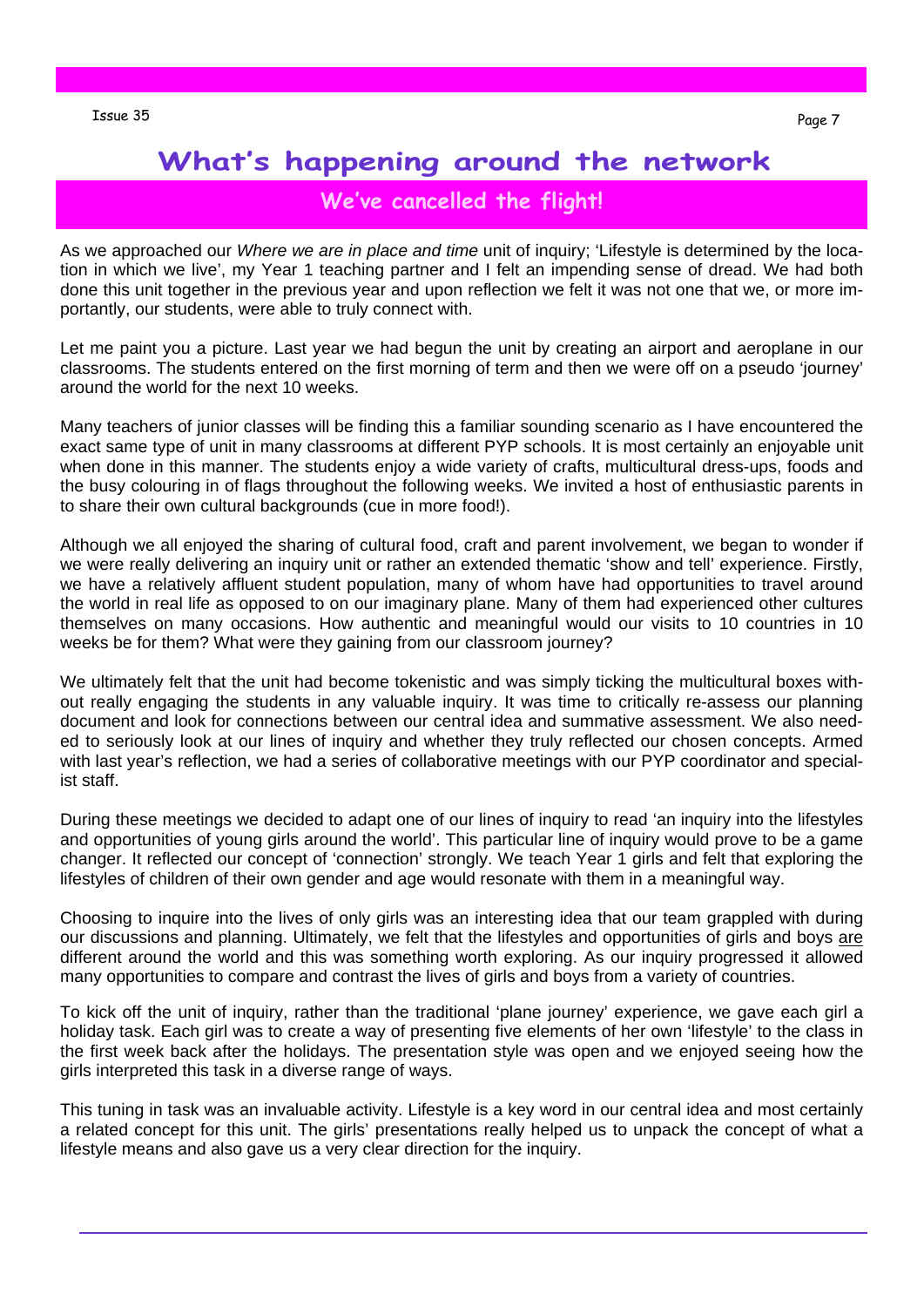#### **We've cancelled the flight!**

Some girls made posters, others shared photos or used the interactive whiteboard to show a Power-Point. During the week that each girl presented, we made a list of each element they believed represented their own lifestyles. A small selection of examples included family, play, sport, friends, travel, celebrations, school, clubs and special places such as the beach.

Later in the unit we studied a simplified version of the *Rights of a child* together. Using the list of the elements our classes considered represented their lifestyles and the *Rights of a child*, we then worked in small groups to split the list into needs and wants. This formed the 'hook' for getting the girls to write their own wonderings or student questions to guide the inquiry.

Already the girls were engaged. The student wonderings were clear evidence that they were connecting with the central idea and in particular our line of inquiry into the lifestyles and opportunities of girls around the world. Some girls wanted to know what school was like for girls in other countries. Others wanted to know what sorts of sports and games they played. We were pleased to notice some students wondering if girls in other countries had enough food and water. The cogs were beginning to turn.

After examining and reflecting upon the student wonderings and our own teacher questions we spent the next few weeks researching and inquiring together into some key areas of girls' lifestyles around the world. The areas that we explored as a class included learning about girls' access to food and water, their homes and shelter, their health and medical care, their education, work and play and their traditions or celebrations.

During this phase of the unit, we found the UNICEF series of books including, *A life like mine, A school like mine and A faith like mine* to be invaluable. We were also thrilled when our librarian gave us a new, age appropriate series of texts from

Oxfam. Each brightly photographed text covered a different topic such as homes, school, animals, etc and showed a wide variety of cultures from a child's perspective.

It is important to note here that the unit of inquiry included other lines of inquiry, concepts, assessments and learning engagements beyond what has been shared in this article; however, in the interests of brevity, I won't write about every detail of the unit. The various learning engagements done during the unit by specialist and homeroom staff are too many to list but a few were especially memorable and meaningful for the girls and staff.

One involved each girl going home and counting every tap in her home and bringing in that number to share. We then made a pictograph of all the taps in our homes. Later we learnt about the water supplies for some girls in third world countries. We added them to our graph under their country names and the students were amazed to observe that whilst some of them had 18 taps in their own homes, a village in Afghanistan may need to share one tap between many villagers.

We were heartened during the unit to find many of the students developing some empathy for girls who did not have the opportunities that they are fortunate enough to experience. The girls were shocked to find out that some girls in Ethiopia could be married at the age of 12 and may not ever attend school. They were saddened to hear that many little girls around the world have to work in the home or fields from a young age and missed out on playing and having fun due to responsibilities such as collecting water or caring for younger siblings.

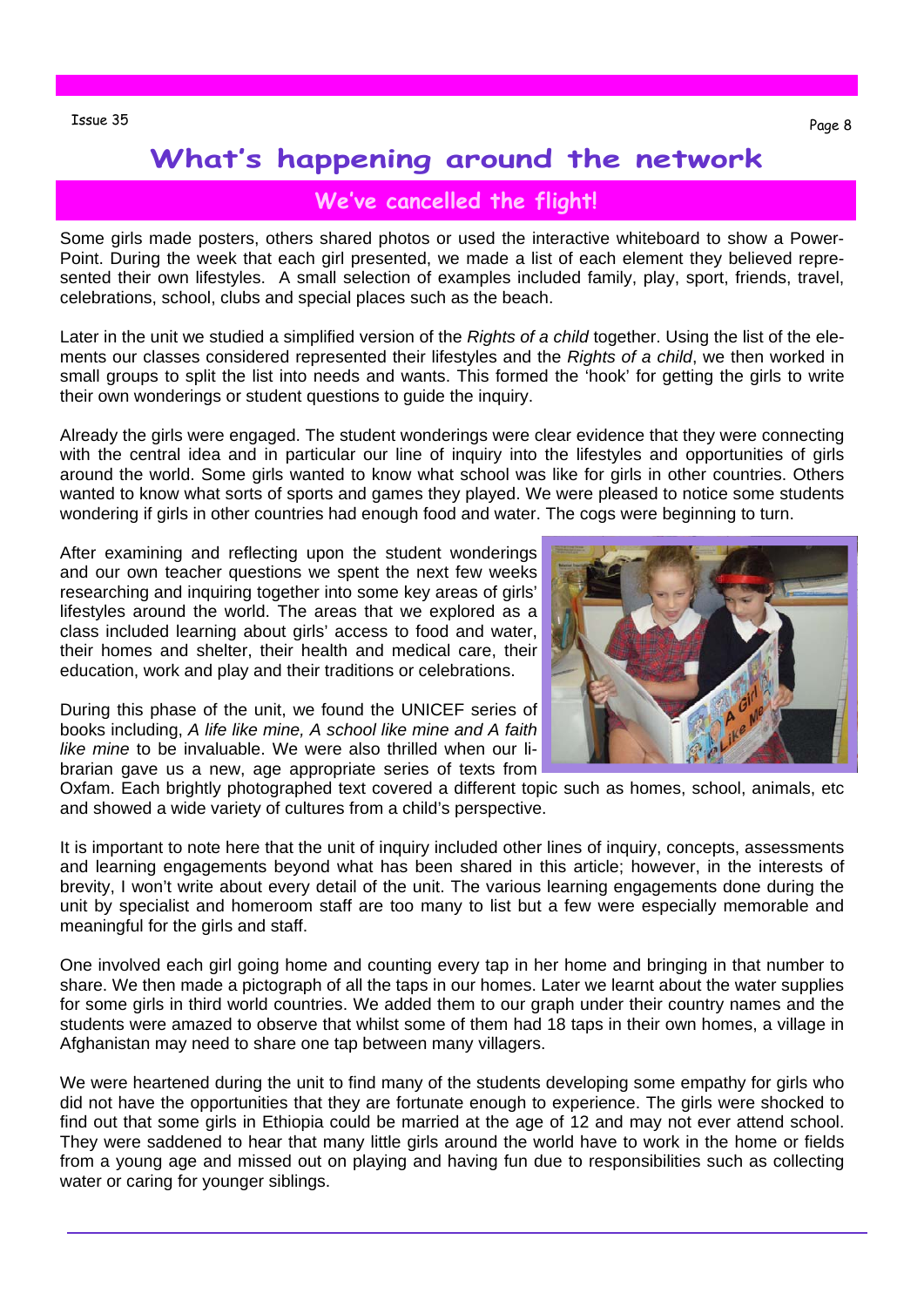### **We've cancelled the flight!**

During the unit, as a staff, we reflected often on the way that our previous 'plane journey' driven unit would not have allowed the girls these opportunities to learn about the less positive aspects of living in another country. Previously, we had really only focussed on the festivals, the celebrations and the more colourful and exciting parts of living in a different country. Throughout the unit we heard the girls say many times, 'I am so lucky to live here in Australia'. Appreciation was not necessarily something we intended to arise from the inquiry so this has been added to our reflection as something to focus on next time.

The summative task for this unit was for the girls to create a piece of work that reflected the perspective of a girl from another country. They researched their chosen country to find out what access to food, water, medical care, housing, play, education and so forth would be like for a girl who lived there. We eventually created our own class big book based on the idea of the UNICEF text, *A life like mine*. Ours was titled *A girl like me* and each student contributed a page about her own girl.

The girls used iPads, various texts and even our parent and community 'experts' to learn what life would be like for their chosen girls. Some even researched traditional names for girls in their chosen countries so that they could name their own girls. Caitlin named her Spanish girl 'Catalina', Abigail became 'Adelina' and Makayla's Ethiopian name was 'Makeda'.

Our book was shared during recent student led conferences and now takes pride of place on the classroom book shelf. It is an often read book that the girls take enormous pride in and like to share with classroom guests such as their buddies or visiting teachers. Keeping our book in our classroom environment invites the girls to remain engaged in the unit and possibly will inspire some student initiated action in the future.

As a class we reflected on the unit and were pleased to observe many girls saying the ways in which their thinking had changed during the unit. Comments such as, 'I used to think that all girls could go to school, but now I know that some girls can't,' were shared. We talked about how a change in thinking can be considered action and recorded these thoughts on our student 'action board'.

Overall we emerged from the unit with a greater sense of accomplishment than our previous 'plane journey' had ever achieved. The girls certainly seemed to form deep connections and understandings from the unit and as a staff we felt that we delivered a unit that allowed true and meaningful inquiry to occur. In the end cancelling our flight was the best thing we could have done.

For further details about the unit or resources feel free to contact lopie@mentonegirls.vic.edu.au



*Leah Opie Year 1 teacher Mentone Girls' Grammar School Victoria Australia* 

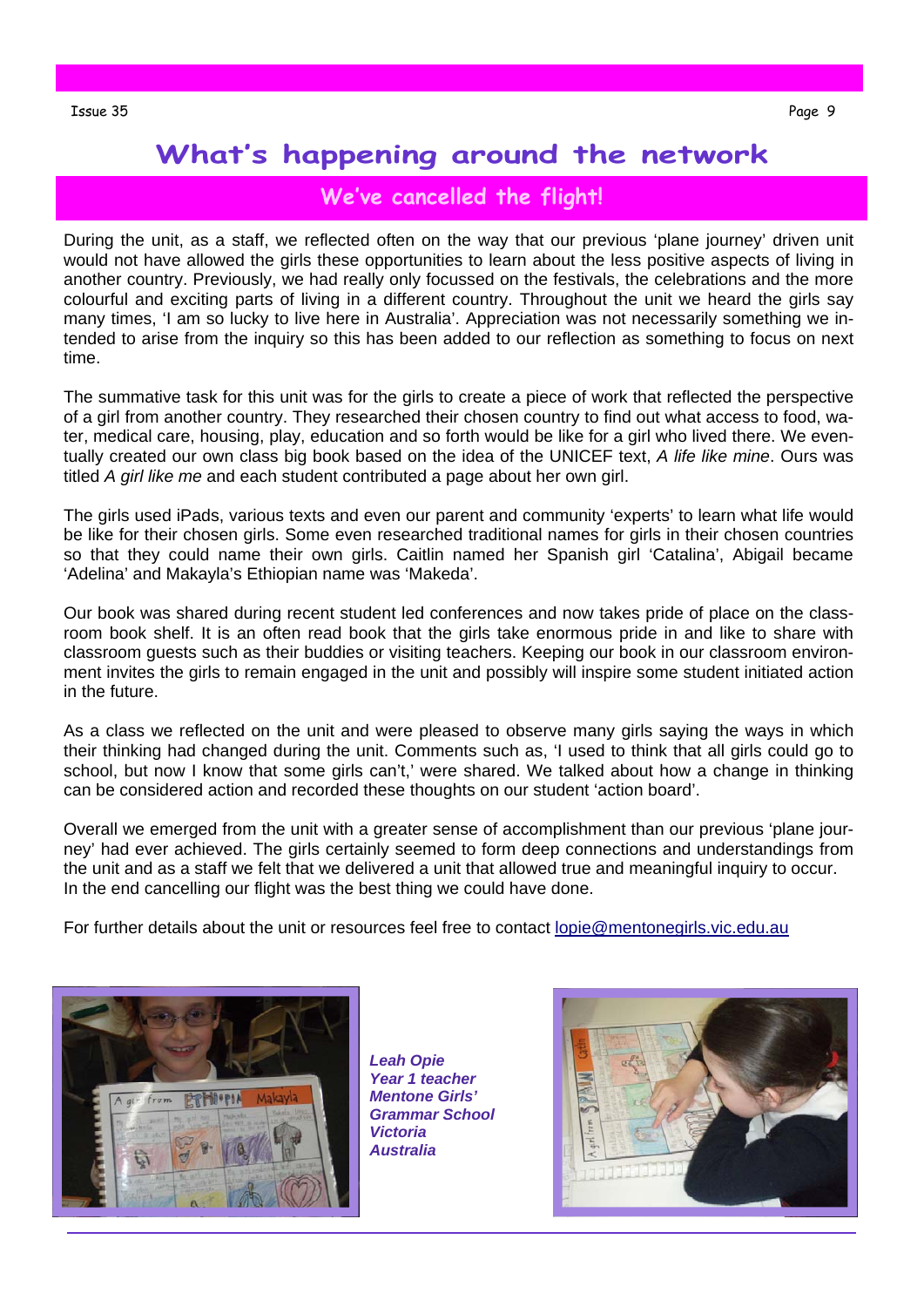### **Year 6 Exhibition at Wesley College Glen Waverley Campus**

Term 3 has been particularly challenging for all the Year 6 students. We have been working really hard on our exhibition. For those who do not know what the exhibition was about, it was a term long project where each student had to pick a topic that related to the central idea: *The media engages its audience and invites a response.* 

The exhibition was a project to demonstrate where we have learnt about the PYP. Students chose many different topics ranging from art to social media. Each Year 6 student would then present his or her newfound knowledge in any mode (such as a movie or book).

Parents and special friends were invited to a presentation at the end of last term for students to showcase their efforts. If you ask any student involved in this year's exhibition about his or her experiences, they will probably say that it was hard work, challenging, yet a lot of fun.

So, current Year 5 students, here's something for you to look forward to!

#### **TIPS FOR A GOOD EXHIBITION**

- *1. When choosing a topic, make sure that it relates to the central idea. It would be most unfortunate if you have to switch mid-term!*
- *2. Listen to the advice provided by your teacher and mentor. They will provide valuable help and guidance with your project.*
- *3. Stay on task. Be sure to research your topic and gather your information early. Do not leave too much work to the end.*
- *4. Talk with your group members and find out what topic others are doing. This will ensure that your presentation is unique.*
- *5. Make your presentation interactive and interesting so it will stand out.*
- *6. Be confident in yourself and it will help you stay calm and focused!*
- *7. Have fun with the whole project. This will be your exhibition to present.*

*Nicholas Year 6 student Wesley College Glen Waverley campus Melbourne Australia* 

> Photo showing tuning in—brainstorming forms of media